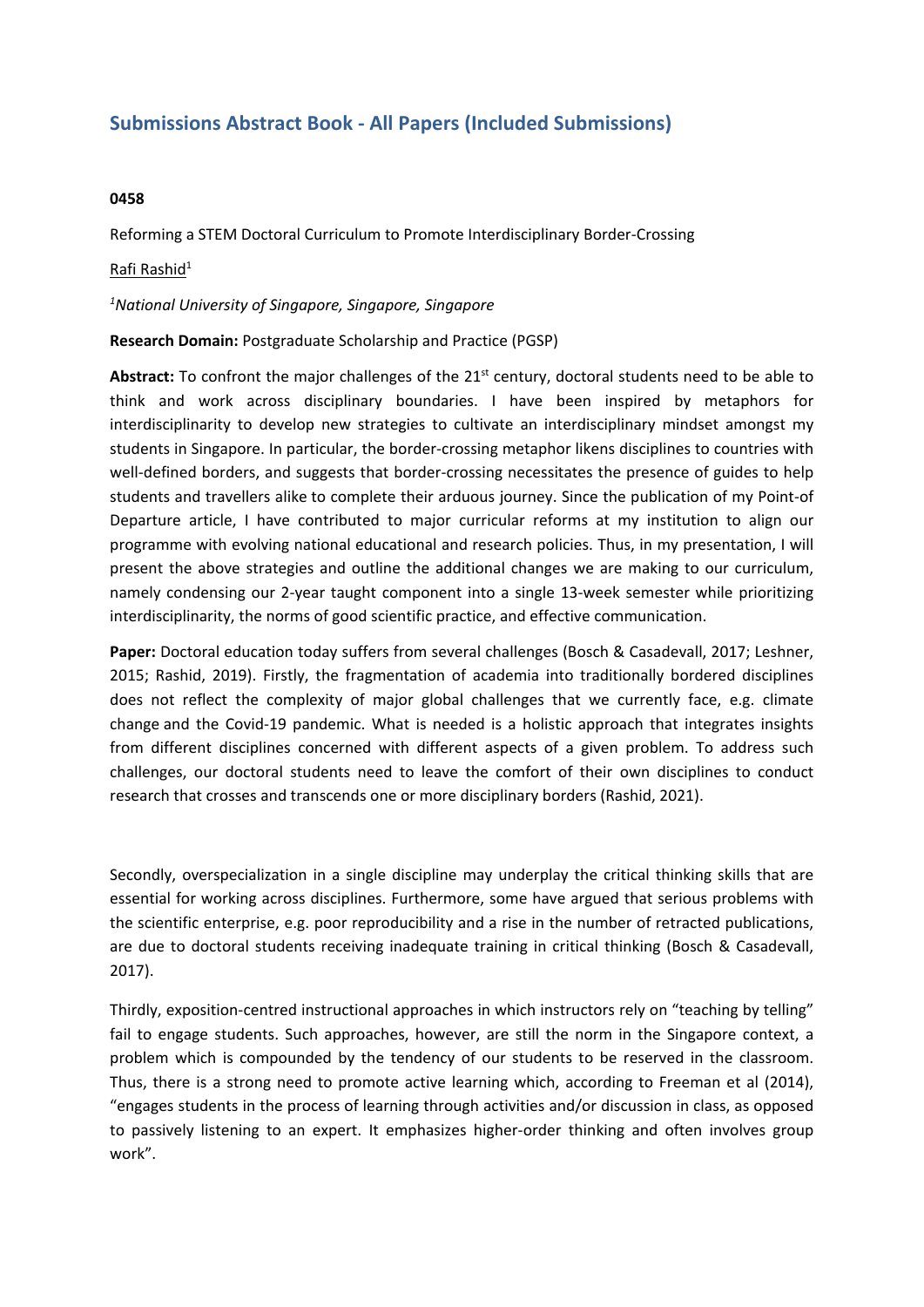Furthermore, major developments in local postgraduate education mean that doctoral programmes within my university are to be administratively managed by <sup>a</sup> new umbrella graduate school whose mission is to promote broader interdisciplinarity across campus. One major consequence of this restructuring is that our students have to complete our mandatory curriculum in one semester rather than two years, so as to ensure that all PhD students, regardless of their programmatic affiliations, will follow their supervisor's departmental requirements from the second semester onwards. It is more urgent now than ever before that students and academics alike understand what interdisciplinarity entails. Metaphors are quite useful when illustrating the concept of interdisciplinarity and contrasting interdisciplinary and disciplinary modes of learning (Repko et al., 2020). According to the boundary-crossing metaphor, disciplines are sources of expert insights into <sup>a</sup> particular problem, and crossing of disciplinary borders is the action needed to access such expertise. Disciplines are like countries with well-defined borders and interdisciplinarians are like travellers who need to cross these borders when moving from country to country (Repko et al., 2020, p. 76). I have extended this metaphor to portray academic educators wishing to engage students in interdisciplinarity as guides on an arduous journey (Rashid, 2021).

In order to meet the challenges faced in doctoral education, outlined above, I propose instructional strategies for cultivating interdisciplinarity as an independent skill at the doctoral level. The strategies I propose are based on the interdisciplinary education literature, the use of technology in education, and my own interdisciplinary research practice, and are the result of <sup>a</sup> self-study I undertook to reflect on and improve my teaching practice (Rashid, 2021). For example, the "Broad Model" of interdisciplinarity, <sup>a</sup> framework designed to encourage students to articulate and integrate disciplinary insights, can be combined with blended learning to promote collaboration amongst students from different STEM disciplines. I have also adopted Eigenbrode et al's (2007) "Toolbox Project", <sup>a</sup> set of questions designed to elicit students' views on the philosophical aspects of research in an interdisciplinary context, to promote face-to-face and online cross-disciplinary discussions. I also like to present my own interdisciplinary research work as case examples because my past and present work provide an opportunity to share my personal experiences, e.g. how being interdisciplinary in my doctoral research led to much-needed novelty for my thesis. I have synthesized these strategies into <sup>a</sup> unified framework for developing competencies in interdisciplinarity at the doctoral level (Rashid, 2021).

As the pressing problems of the real world are not organized into disciplinary categories, there is an urgent need to make doctoral education more interdisciplinary. In addition, to take full advantage of such <sup>a</sup> rare opportunity to revamp our curriculum, I have extended my original framework to emphasize other qualities we hope to see in our students, e.g. commitment to ethical and sound scientific practice, and proficiency in communication and collaboration. In this symposium, I will outline the features of the extended framework, discuss some of the anticipated benefits, and propose how it might be adapted to non-STEM fields.

**References:** Bosch, G., & Casadevall, A. (2017). Graduate Biomedical Science Education Needs <sup>a</sup> New Philosophy. MBio, 8(6), e01539-01517. https://doi.org/10.1128/mBio.01539-17